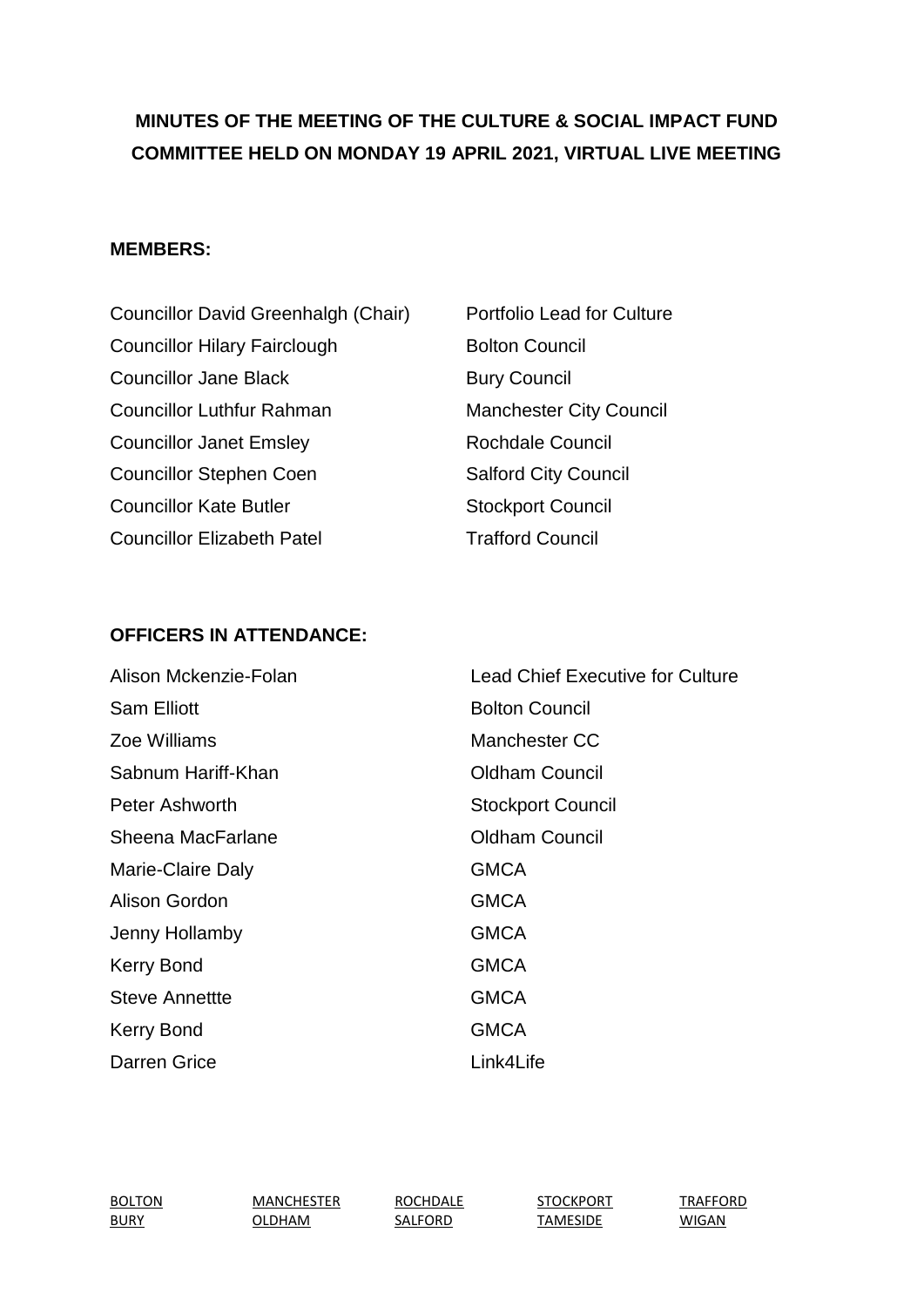#### **S&SIFC/01/21 APOLOGIES FOR ABSENCE**

Apologies for absence were received from Councillors Norman Briggs (Oldham), David Lancaster (Salford), Leanne Feeley (Tameside) and Paul Prescott (Wigan).

## **S&SIFC/02/21 CHAIR'S ANNOUNCEMENTS AND URGENT BUSINESS**

The Chair explained how the virtual meeting would be conducted and the procedure and protocols to be adopted throughout the meeting.

#### **S&SIFC/03/21 DECLARATIONS OF INTEREST**

Councillor Janet Emsley declared a personal interest in Item 5 – Greater Manchester Culture Recovery Plan and In Year Review by virtue of her GMCA appointment on the Hallé Orchestra Board and being Portfolio Holder for a Safer and Inclusive Community at Rochdale Council, which included Link4Life.

Councillor Jane Black declared a personal interest in Item 5 – Greater Manchester Culture Recovery Plan and In Year Review by virtue of her appointment as Trustee of the Bury Metropolitan Arts Board.

# **S&SIFC/04/21 TO APPROVE THE MINUTES OF THE LAST MEETING HELD ON 3 SEPTEMBER 2020**

#### **RESOLVED/-**

That the minutes of the last meeting held on 3 September 2020 be approved as a correct record.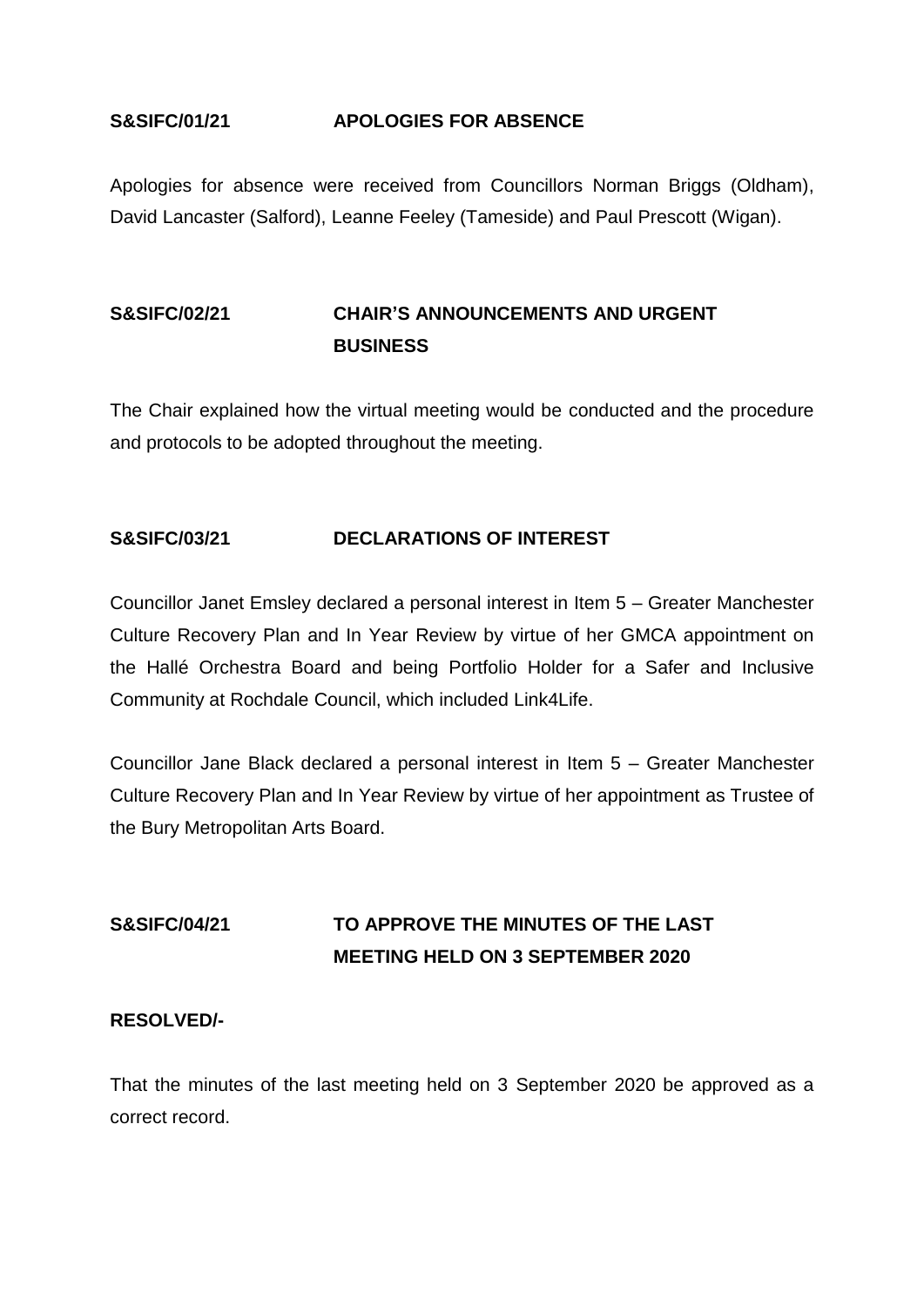## **S&SIFC/05/21 GREATER MANCHESTERCULTURE RECOVERY PLAN & IN YEAR REVIEW**

It was explained that in February 2020, GMCA agreed the two-year Greater Manchester Culture budget, which included £3.5m a year support to 35 cultural organisations from across Greater Manchester and £270k p/a to support strategic activity that delivered the ambitions outlined in the Greater Manchester Culture Strategy that could not be delivered by a single organisation.

In March 2020 cultural organisations in Greater Manchester closed their doors because of the Covid-19 national lockdown. Whilst many managed to deliver activity during lockdown and beyond, the sector nationally and across Greater Manchester continued to be in a precarious position, with many still unable to open venues and operate and most unable to generate earned income, vital to the long-term sustainability of the sector.

Whilst it had been a challenging year for one of the sectors hit hardest by the pandemic, significant activity had taken place that had supported people and places through the first year of the pandemic. The activity was outlined in detail in Appendix A of the report.

As the rollout of the vaccine continued, the report outlined how the GMCA would work with the sector and partners across Greater Manchester to emerge from the pandemic and contribute to the wider national and local recovery and presented for agreement a draft Greater Manchester Cultural Recovery Plan detailed in Appendix B of the report.

The key points referred:

a) Any questions that were not answered by the report should be forwarded to the GMCA's Culture and Creative Policy Principal.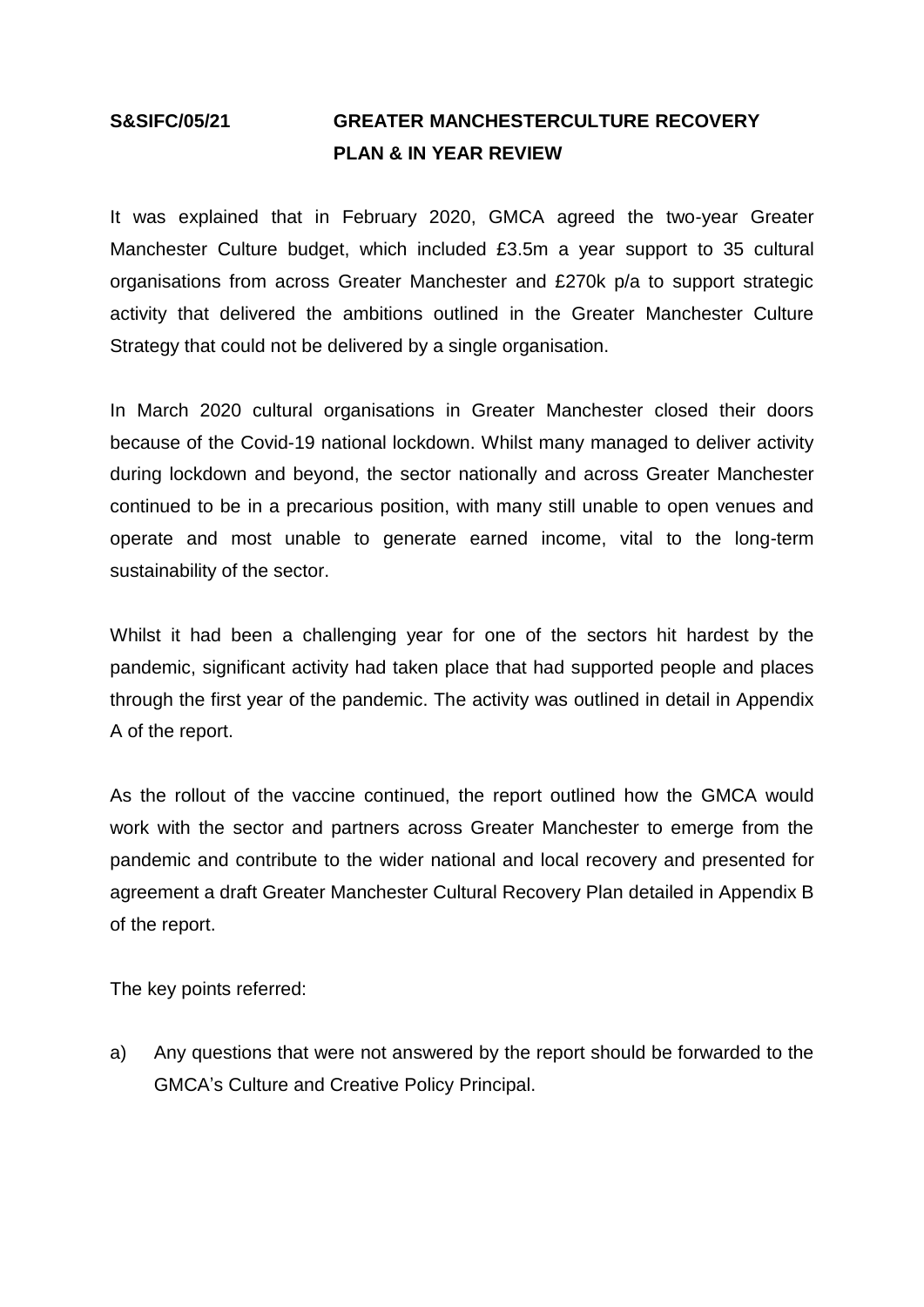- b) The Chair thanked Officers for the report and commented that culture would play a huge part in the wellbeing recovery of residents coming out of the pandemic.
- c) A Member asked about commemorative events and Local Authorities (LA). Conversations had commenced last week with Officers. It was explained that the current focus was on reopening. However, within the next month information on what events were taking place in Greater Manchester would be gathered. It was envisaged that events would take place in summer 2021 when restrictions had been lifted and venues were open. Cultural organisations within the portfolio would also be consulted Once a programme was developed, it would be shared with residents.
- d) A Member raised paragraph 2.2 of the report and the size of the cultural economy sector in Greater Manchester. It was suggested that more emphasis should be placed on this to raise awareness.
- e) In terms of the Greater Manchester Covid Commissions, it was reported that Bury Council had supported six of their own grants this year. It was important that this be continued and developed.
- f) A Member commented that the link with the regeneration of town centres especially high streets was crucial and creative improvement should be strengthened with the work of LAs. It was explained that LAs had been asked to contact the GMCA for support. A presentation had been provided at the Directors of Place meeting to raise awareness and to make sure culture was a feature of funding.
- g) Officers were asked for further information about strengthening the support for volunteers. It was reported that conversations were taking place with the GMCA's Voluntary Sector Lead to work out how cultural volunteering fitted into the wider volunteering picture and how they would be supported.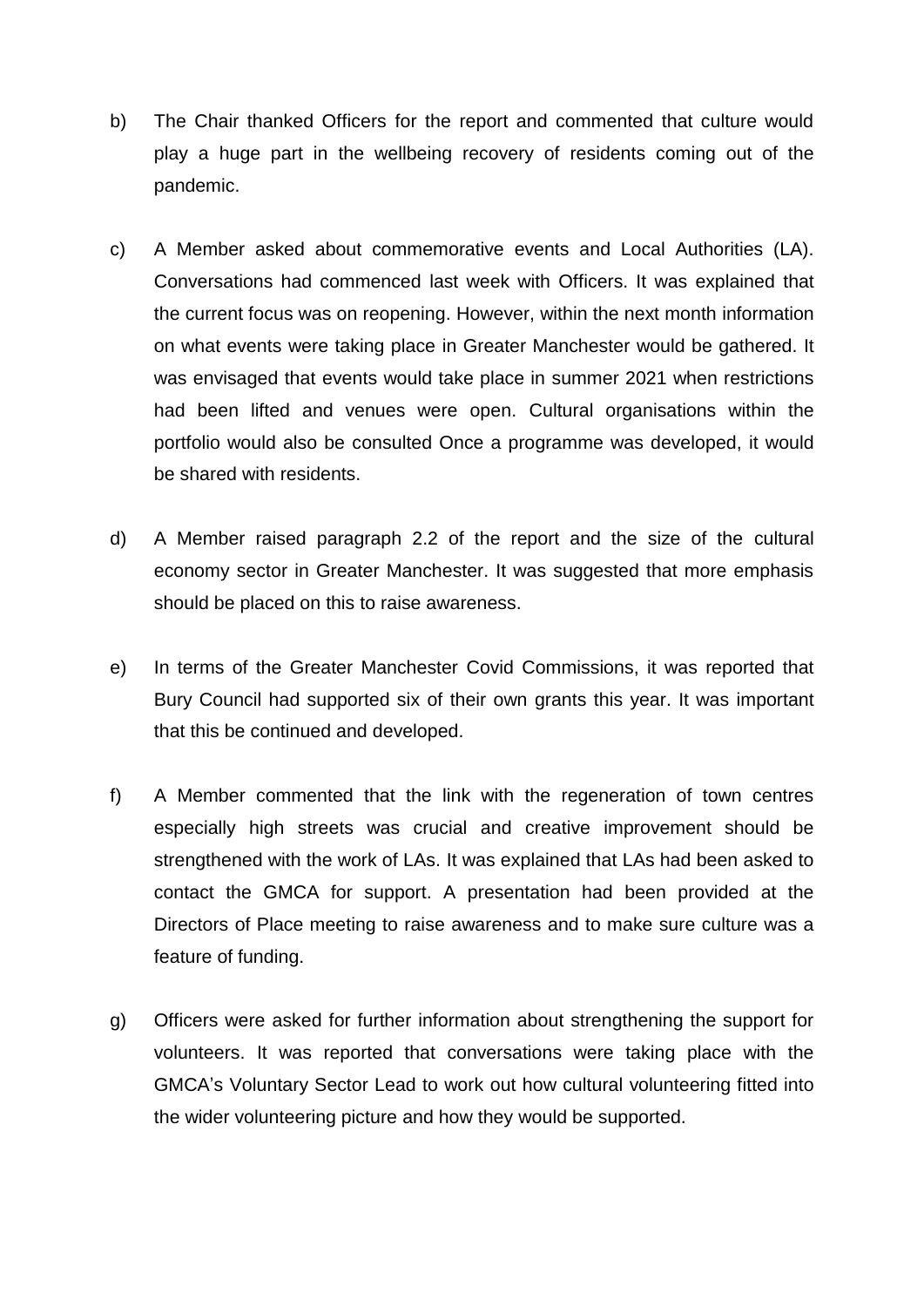- h) The Chair commented that culture should be a focus for all LAs in terms of funding and planning. It was important that collaborative work with LAs take place regularly.
- i) A Member was sad to see that some organisations previously funded by the GMCA had not received funding from other streams.
- j) Popup events that complied with Covid restrictions were highlighted as the way forward.
- k) A Member was pleased that the United We Stream event could potentially become more permanent.
- l) In terms of the roadmap, a live comedy event was planned in Trafford from 17 May 2021 as part of the pride in Trafford programme. The event was being broadcast live and for half the price residents could watch from home. In terms of audience confidence, this was suggested as a way forward. The Hear and Now installation as part of the twenty fifth birthday lottery celebrations would be open from 17 May 2021.
- m) A Member asked how well the culture portfolio was working with other GMCA areas and priorities. It was further asked if culture resources be used to target groups such as young people and those that were shielding that had lost confidence through the pandemic. It was explained that once the full picture of activities and a programme was known, gaps would be identified, and work would take place with the relevant organisations to develop those areas.
- n) At the next meeting, the Chair asked for factual detail and information on what cultural activity had taken place, the successes and where there had been issues. It would also be beneficial for the Committee to assess the reopening of venues and how this had taken place. Members also requested a report on partnership development, learning and new ways of working. It was also suggested that learning from Liverpool's large event experiment be considered.